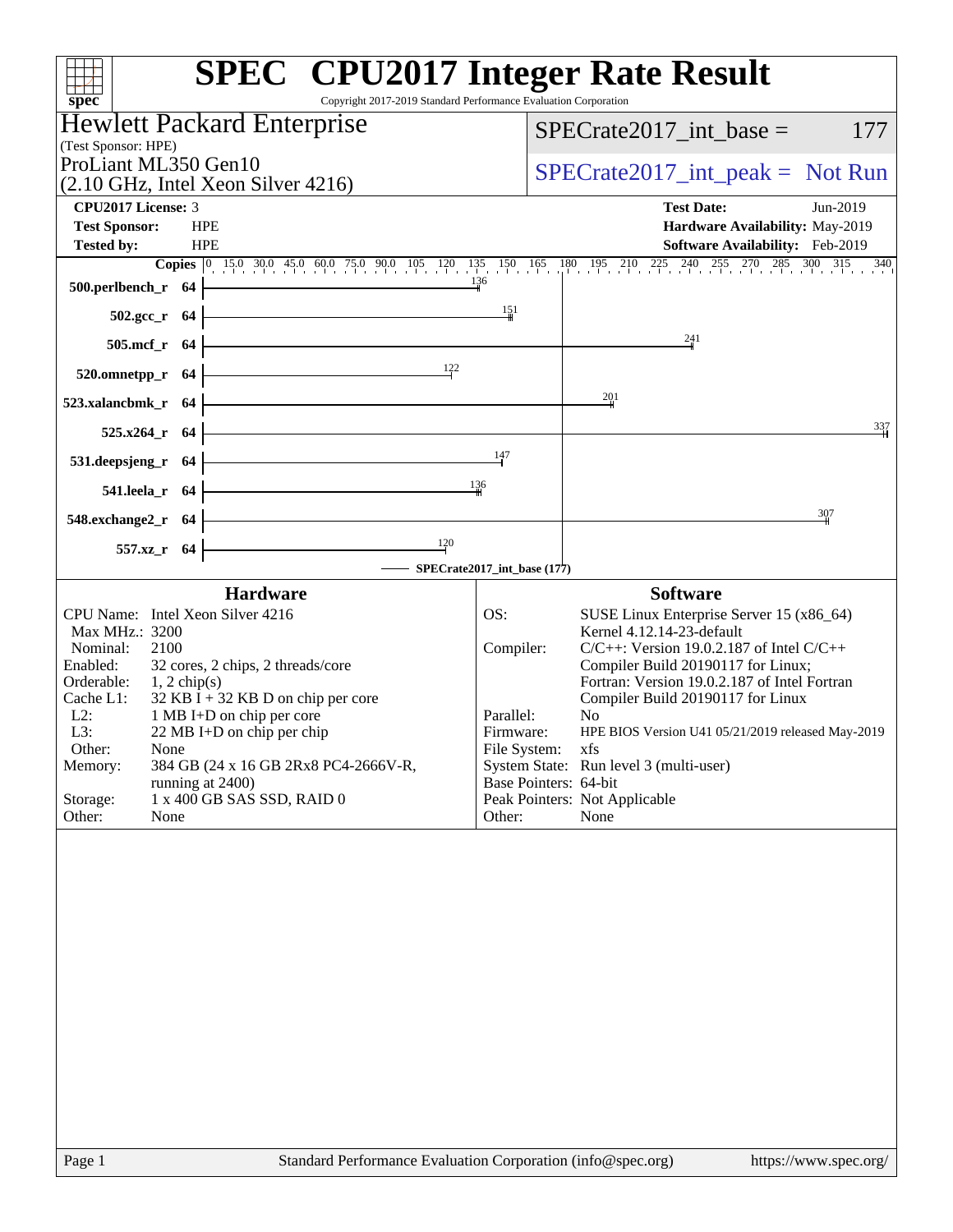

# **[SPEC CPU2017 Integer Rate Result](http://www.spec.org/auto/cpu2017/Docs/result-fields.html#SPECCPU2017IntegerRateResult)**

Copyright 2017-2019 Standard Performance Evaluation Corporation

### Hewlett Packard Enterprise

(Test Sponsor: HPE)

(2.10 GHz, Intel Xeon Silver 4216)

SPECrate2017 int\_base =  $177$ 

## ProLiant ML350 Gen10  $SPECTA 1216$  [SPECrate2017\\_int\\_peak =](http://www.spec.org/auto/cpu2017/Docs/result-fields.html#SPECrate2017intpeak) Not Run

**[Tested by:](http://www.spec.org/auto/cpu2017/Docs/result-fields.html#Testedby)** HPE **[Software Availability:](http://www.spec.org/auto/cpu2017/Docs/result-fields.html#SoftwareAvailability)** Feb-2019

**[CPU2017 License:](http://www.spec.org/auto/cpu2017/Docs/result-fields.html#CPU2017License)** 3 **[Test Date:](http://www.spec.org/auto/cpu2017/Docs/result-fields.html#TestDate)** Jun-2019 **[Test Sponsor:](http://www.spec.org/auto/cpu2017/Docs/result-fields.html#TestSponsor)** HPE **[Hardware Availability:](http://www.spec.org/auto/cpu2017/Docs/result-fields.html#HardwareAvailability)** May-2019

#### **[Results Table](http://www.spec.org/auto/cpu2017/Docs/result-fields.html#ResultsTable)**

| <b>Base</b>                      |               |                |                |                | <b>Peak</b> |                |       |               |                |              |                |              |                |              |
|----------------------------------|---------------|----------------|----------------|----------------|-------------|----------------|-------|---------------|----------------|--------------|----------------|--------------|----------------|--------------|
| <b>Benchmark</b>                 | <b>Copies</b> | <b>Seconds</b> | Ratio          | <b>Seconds</b> | Ratio       | <b>Seconds</b> | Ratio | <b>Copies</b> | <b>Seconds</b> | <b>Ratio</b> | <b>Seconds</b> | <b>Ratio</b> | <b>Seconds</b> | <b>Ratio</b> |
| 500.perlbench_r                  | 64            | 749            | 136            | 749            | 136         | 752            | 135   |               |                |              |                |              |                |              |
| $502.\text{gcc}$ _r              | 64            | 596            | 152            | 601            | 151         | 599            | 151   |               |                |              |                |              |                |              |
| $505$ .mcf r                     | 64            | 429            | 241            | 428            | 241         | 429            | 241   |               |                |              |                |              |                |              |
| 520.omnetpp_r                    | 64            | 685            | 123            | 686            | 122         | 686            | 122   |               |                |              |                |              |                |              |
| 523.xalancbmk r                  | 64            | 337            | 201            | 336            | 201         | 334            | 202   |               |                |              |                |              |                |              |
| 525.x264 r                       | 64            | 332            | 337            | 332            | 337         | 334            | 335   |               |                |              |                |              |                |              |
| 531.deepsjeng_r                  | 64            | 498            | 147            | 499            | 147         | 497            | 147   |               |                |              |                |              |                |              |
| 541.leela r                      | 64            | 782            | 136            | 787            | 135         | 774            | 137   |               |                |              |                |              |                |              |
| 548.exchange2_r                  | 64            | 546            | 307            | 544            | 308         | 546            | 307   |               |                |              |                |              |                |              |
| 557.xz                           | 64            | 578            | 120            | 578            | <b>120</b>  | 577            | 120   |               |                |              |                |              |                |              |
| $SPECrate2017$ int base =<br>177 |               |                |                |                |             |                |       |               |                |              |                |              |                |              |
| $SPECrate2017$ int peak =        |               |                | <b>Not Run</b> |                |             |                |       |               |                |              |                |              |                |              |

Results appear in the [order in which they were run](http://www.spec.org/auto/cpu2017/Docs/result-fields.html#RunOrder). Bold underlined text [indicates a median measurement](http://www.spec.org/auto/cpu2017/Docs/result-fields.html#Median).

#### **[Submit Notes](http://www.spec.org/auto/cpu2017/Docs/result-fields.html#SubmitNotes)**

 The numactl mechanism was used to bind copies to processors. The config file option 'submit' was used to generate numactl commands to bind each copy to a specific processor. For details, please see the config file.

#### **[Operating System Notes](http://www.spec.org/auto/cpu2017/Docs/result-fields.html#OperatingSystemNotes)**

 Stack size set to unlimited using "ulimit -s unlimited" Transparent Huge Pages enabled by default Prior to runcpu invocation Filesystem page cache synced and cleared with: sync; echo 3 > /proc/sys/vm/drop\_caches runcpu command invoked through numactl i.e.: numactl --interleave=all runcpu <etc>

#### **[General Notes](http://www.spec.org/auto/cpu2017/Docs/result-fields.html#GeneralNotes)**

Environment variables set by runcpu before the start of the run: LD\_LIBRARY\_PATH = "/home/cpu2017\_u2/lib/ia32:/home/cpu2017\_u2/lib/intel64"

 Binaries compiled on a system with 1x Intel Core i9-7900X CPU + 32GB RAM memory using Redhat Enterprise Linux 7.5 NA: The test sponsor attests, as of date of publication, that CVE-2017-5754 (Meltdown) is mitigated in the system as tested and documented. Yes: The test sponsor attests, as of date of publication, that CVE-2017-5753 (Spectre variant 1) is mitigated in the system as tested and documented. Yes: The test sponsor attests, as of date of publication, that CVE-2017-5715 (Spectre variant 2)

**(Continued on next page)**

| Page 2 | Standard Performance Evaluation Corporation (info@spec.org) | https://www.spec.org/ |
|--------|-------------------------------------------------------------|-----------------------|
|        |                                                             |                       |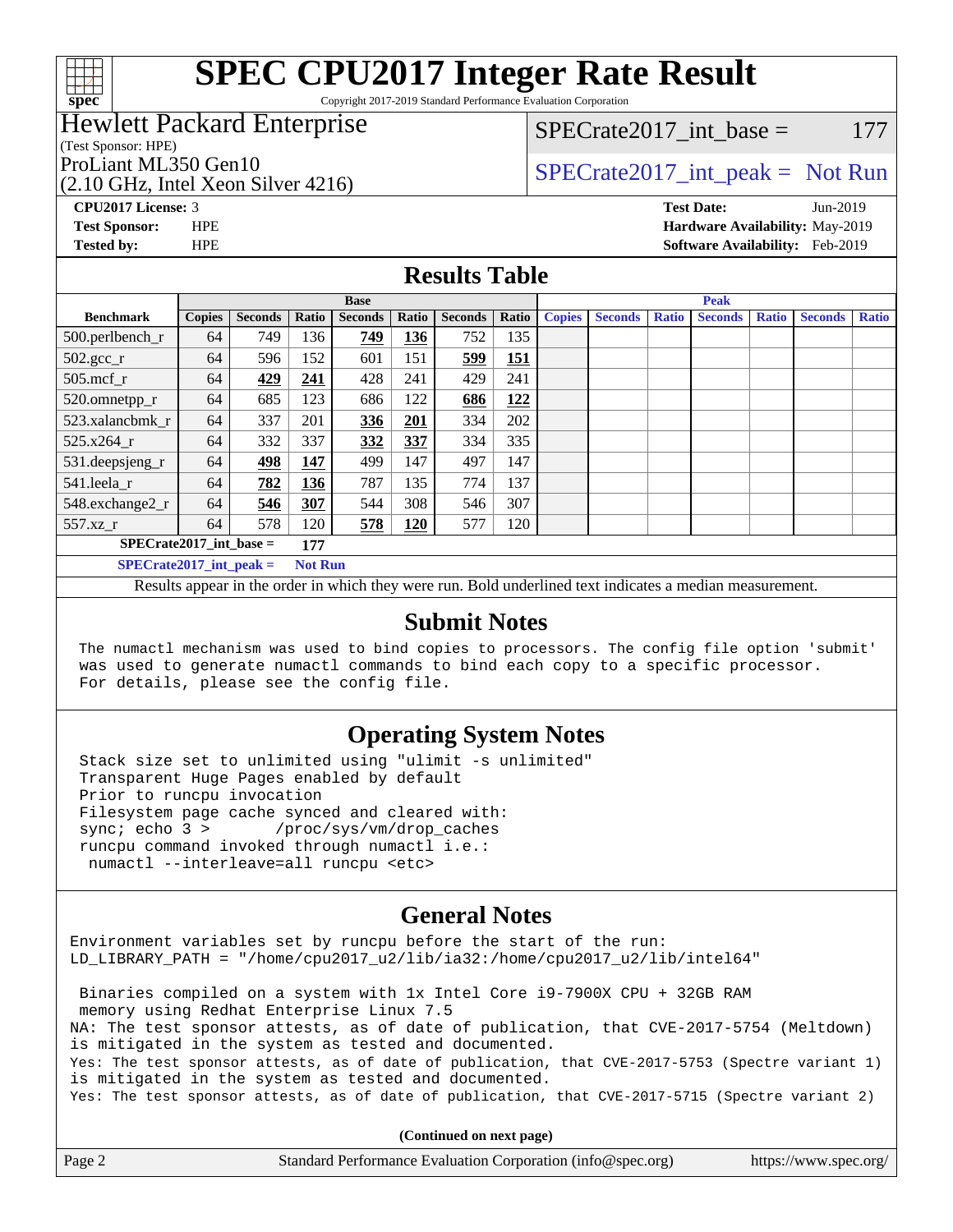#### $+\ +$ **[spec](http://www.spec.org/)**

# **[SPEC CPU2017 Integer Rate Result](http://www.spec.org/auto/cpu2017/Docs/result-fields.html#SPECCPU2017IntegerRateResult)**

Copyright 2017-2019 Standard Performance Evaluation Corporation

#### Hewlett Packard Enterprise

SPECrate2017 int\_base =  $177$ 

(Test Sponsor: HPE)

(2.10 GHz, Intel Xeon Silver 4216)

ProLiant ML350 Gen10  $SPECTA = 2017$  int peak = Not Run

**[CPU2017 License:](http://www.spec.org/auto/cpu2017/Docs/result-fields.html#CPU2017License)** 3 **[Test Date:](http://www.spec.org/auto/cpu2017/Docs/result-fields.html#TestDate)** Jun-2019 **[Test Sponsor:](http://www.spec.org/auto/cpu2017/Docs/result-fields.html#TestSponsor)** HPE **[Hardware Availability:](http://www.spec.org/auto/cpu2017/Docs/result-fields.html#HardwareAvailability)** May-2019 **[Tested by:](http://www.spec.org/auto/cpu2017/Docs/result-fields.html#Testedby)** HPE **[Software Availability:](http://www.spec.org/auto/cpu2017/Docs/result-fields.html#SoftwareAvailability)** Feb-2019

#### **[General Notes \(Continued\)](http://www.spec.org/auto/cpu2017/Docs/result-fields.html#GeneralNotes)**

is mitigated in the system as tested and documented.

#### **[Platform Notes](http://www.spec.org/auto/cpu2017/Docs/result-fields.html#PlatformNotes)**

Page 3 Standard Performance Evaluation Corporation [\(info@spec.org\)](mailto:info@spec.org) <https://www.spec.org/> BIOS Configuration: Thermal Configuration set to Maximum Cooling Memory Patrol Scrubbing set to Disabled LLC Prefetch set to Enabled LLC Dead Line Allocation set to Disabled Enhanced Processor Performance set to Enabled Workload Profile set to General Throughput Compute Workload Profile set to Custom Energy/Performance Bias set to Balanced Performance Sysinfo program /home/cpu2017\_u2/bin/sysinfo Rev: r5974 of 2018-05-19 9bcde8f2999c33d61f64985e45859ea9 running on ml350-sles15-utpal Mon Jun 17 12:33:37 2019 SUT (System Under Test) info as seen by some common utilities. For more information on this section, see <https://www.spec.org/cpu2017/Docs/config.html#sysinfo> From /proc/cpuinfo model name : Intel(R) Xeon(R) Silver 4216 CPU @ 2.10GHz 2 "physical id"s (chips) 64 "processors" cores, siblings (Caution: counting these is hw and system dependent. The following excerpts from /proc/cpuinfo might not be reliable. Use with caution.) cpu cores : 16 siblings : 32 physical 0: cores 0 1 2 3 4 5 6 7 8 9 10 11 12 13 14 15 physical 1: cores 0 1 2 3 4 5 6 7 8 9 10 11 12 13 14 15 From lscpu: Architecture: x86\_64 CPU op-mode(s): 32-bit, 64-bit Byte Order: Little Endian  $CPU(s):$  64 On-line CPU(s) list: 0-63 Thread(s) per core: 2 Core(s) per socket: 16 Socket(s): 2 NUMA node(s): 4 Vendor ID: GenuineIntel CPU family: 6 Model: 85 Model name: Intel(R) Xeon(R) Silver 4216 CPU @ 2.10GHz **(Continued on next page)**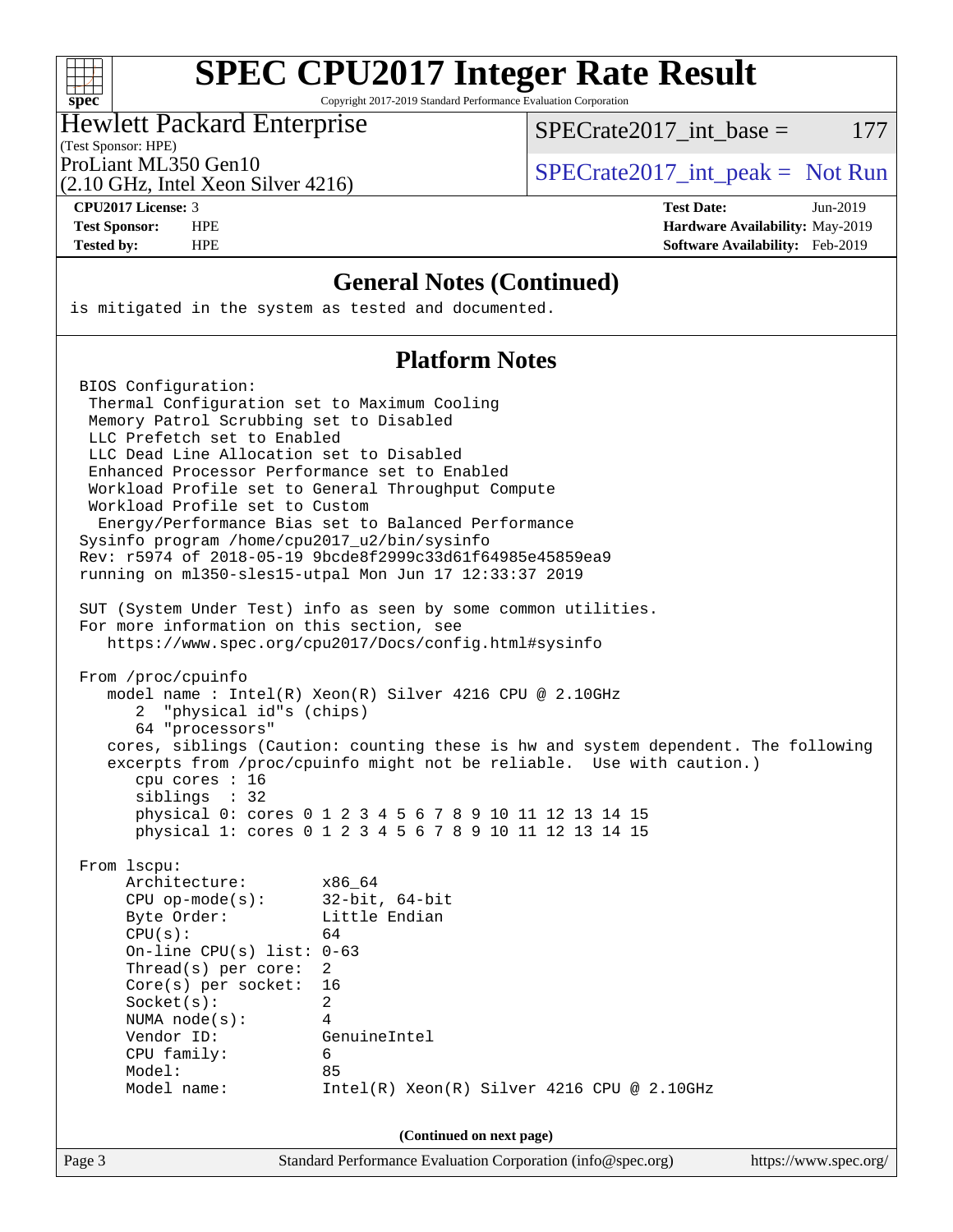#### $+\!\!+\!\!$ **[spec](http://www.spec.org/)**

# **[SPEC CPU2017 Integer Rate Result](http://www.spec.org/auto/cpu2017/Docs/result-fields.html#SPECCPU2017IntegerRateResult)**

Copyright 2017-2019 Standard Performance Evaluation Corporation

#### Hewlett Packard Enterprise

 $SPECrate2017\_int\_base = 177$ 

(Test Sponsor: HPE) (2.10 GHz, Intel Xeon Silver 4216)

ProLiant ML350 Gen10  $SPECTR_{12}$  [SPECrate2017\\_int\\_peak =](http://www.spec.org/auto/cpu2017/Docs/result-fields.html#SPECrate2017intpeak) Not Run

#### **[CPU2017 License:](http://www.spec.org/auto/cpu2017/Docs/result-fields.html#CPU2017License)** 3 **[Test Date:](http://www.spec.org/auto/cpu2017/Docs/result-fields.html#TestDate)** Jun-2019

**[Test Sponsor:](http://www.spec.org/auto/cpu2017/Docs/result-fields.html#TestSponsor)** HPE **[Hardware Availability:](http://www.spec.org/auto/cpu2017/Docs/result-fields.html#HardwareAvailability)** May-2019 **[Tested by:](http://www.spec.org/auto/cpu2017/Docs/result-fields.html#Testedby)** HPE **[Software Availability:](http://www.spec.org/auto/cpu2017/Docs/result-fields.html#SoftwareAvailability)** Feb-2019

#### **[Platform Notes \(Continued\)](http://www.spec.org/auto/cpu2017/Docs/result-fields.html#PlatformNotes)**

| Stepping:               | 6                  |
|-------------------------|--------------------|
| CPU MHz:                | 2100.000           |
| BogoMIPS:               | 4200.00            |
| Virtualization:         | $VT - x$           |
| $L1d$ cache:            | 32K                |
| Lli cache:              | 32K                |
| $L2$ cache:             | 1024K              |
| $L3$ cache:             | 22528K             |
| NUMA $node0$ $CPU(s)$ : | $0 - 7, 32 - 39$   |
| NUMA node1 CPU(s):      | $8 - 15, 40 - 47$  |
| NUMA node2 CPU(s):      | $16 - 23, 48 - 55$ |
| NUMA $node3$ $CPU(s):$  | $24 - 31, 56 - 63$ |
| $F1$ ane:               | fnu wme de r       |

fpu vme de pse tsc msr pae mce cx8 apic sep mtrr pge mca cmov pat pse36 clflush dts acpi mmx fxsr sse sse2 ss ht tm pbe syscall nx pdpe1gb rdtscp lm constant\_tsc art arch\_perfmon pebs bts rep\_good nopl xtopology nonstop\_tsc cpuid aperfmperf tsc\_known\_freq pni pclmulqdq dtes64 monitor ds\_cpl vmx smx est tm2 ssse3 sdbg fma cx16 xtpr pdcm pcid dca sse4\_1 sse4\_2 x2apic movbe popcnt tsc\_deadline\_timer aes xsave avx f16c rdrand lahf\_lm abm 3dnowprefetch cpuid\_fault epb cat\_l3 cdp\_l3 invpcid\_single intel\_ppin mba tpr\_shadow vnmi flexpriority ept vpid fsgsbase tsc\_adjust bmi1 hle avx2 smep bmi2 erms invpcid rtm cqm mpx rdt\_a avx512f avx512dq rdseed adx smap clflushopt clwb intel\_pt avx512cd avx512bw avx512vl xsaveopt xsavec xgetbv1 xsaves cqm\_llc cqm\_occup\_llc cqm\_mbm\_total cqm\_mbm\_local ibpb ibrs stibp dtherm ida arat pln pts pku ospke avx512\_vnni arch\_capabilities ssbd

```
 /proc/cpuinfo cache data
   cache size : 22528 KB
```
Page 4 Standard Performance Evaluation Corporation [\(info@spec.org\)](mailto:info@spec.org) <https://www.spec.org/> From numactl --hardware WARNING: a numactl 'node' might or might not correspond to a physical chip. available: 4 nodes (0-3) node 0 cpus: 0 1 2 3 4 5 6 7 32 33 34 35 36 37 38 39 node 0 size: 96351 MB node 0 free: 96131 MB node 1 cpus: 8 9 10 11 12 13 14 15 40 41 42 43 44 45 46 47 node 1 size: 96764 MB node 1 free: 96447 MB node 2 cpus: 16 17 18 19 20 21 22 23 48 49 50 51 52 53 54 55 node 2 size: 96764 MB node 2 free: 96538 MB node 3 cpus: 24 25 26 27 28 29 30 31 56 57 58 59 60 61 62 63 node 3 size: 96734 MB node 3 free: 96573 MB node distances: node 0 1 2 3 0: 10 21 31 31 1: 21 10 31 31 2: 31 31 10 21 **(Continued on next page)**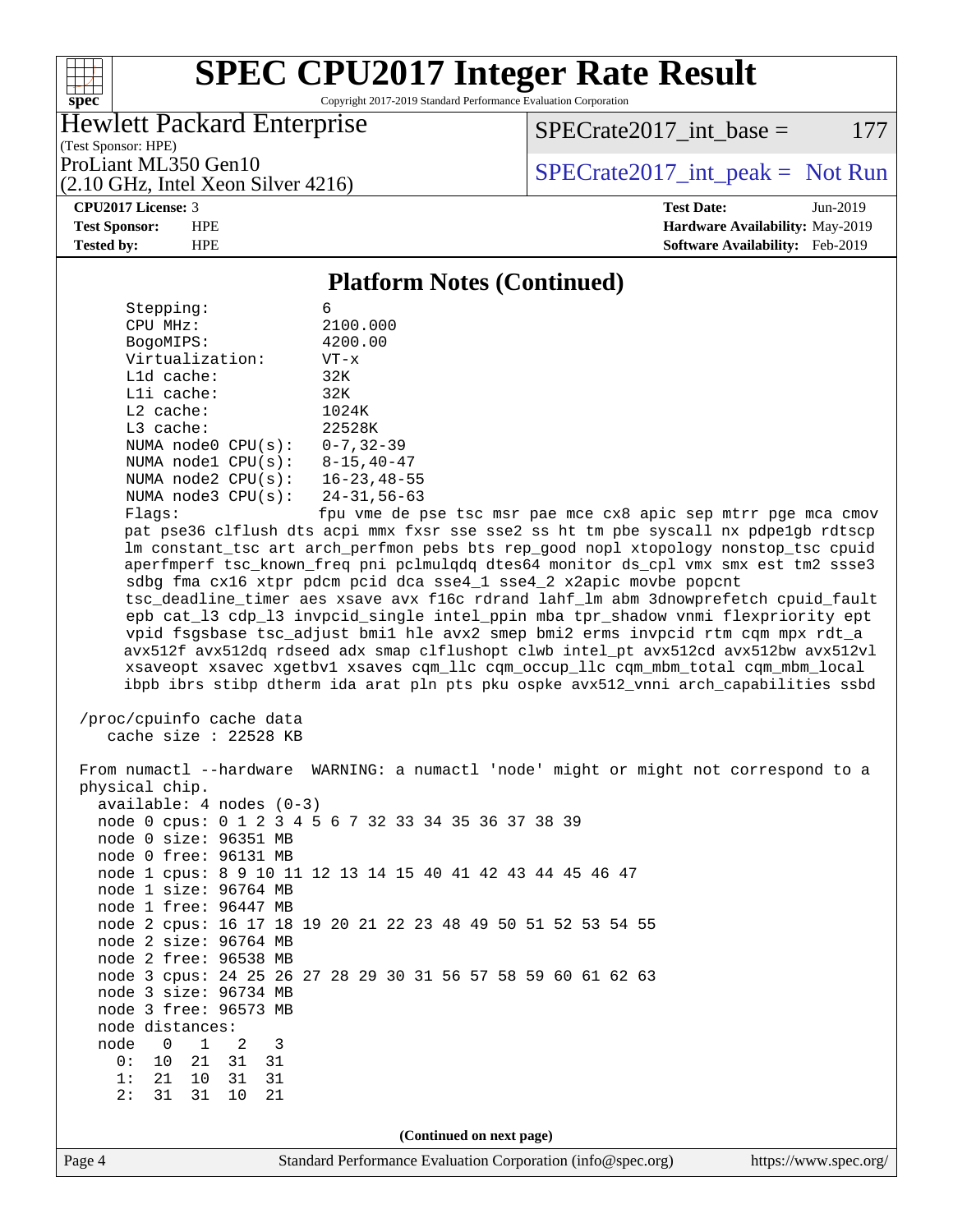#### **[SPEC CPU2017 Integer Rate Result](http://www.spec.org/auto/cpu2017/Docs/result-fields.html#SPECCPU2017IntegerRateResult)**  $+\ +$ Copyright 2017-2019 Standard Performance Evaluation Corporation **[spec](http://www.spec.org/)** Hewlett Packard Enterprise  $SPECTate2017$  int base = 177 (Test Sponsor: HPE) ProLiant ML350 Gen10  $SPECTR 1216$  [SPECrate2017\\_int\\_peak =](http://www.spec.org/auto/cpu2017/Docs/result-fields.html#SPECrate2017intpeak) Not Run (2.10 GHz, Intel Xeon Silver 4216) **[CPU2017 License:](http://www.spec.org/auto/cpu2017/Docs/result-fields.html#CPU2017License)** 3 **[Test Date:](http://www.spec.org/auto/cpu2017/Docs/result-fields.html#TestDate)** Jun-2019 **[Test Sponsor:](http://www.spec.org/auto/cpu2017/Docs/result-fields.html#TestSponsor)** HPE **[Hardware Availability:](http://www.spec.org/auto/cpu2017/Docs/result-fields.html#HardwareAvailability)** May-2019 **[Tested by:](http://www.spec.org/auto/cpu2017/Docs/result-fields.html#Testedby)** HPE **[Software Availability:](http://www.spec.org/auto/cpu2017/Docs/result-fields.html#SoftwareAvailability)** Feb-2019 **[Platform Notes \(Continued\)](http://www.spec.org/auto/cpu2017/Docs/result-fields.html#PlatformNotes)** 3: 31 31 21 10 From /proc/meminfo MemTotal: 395895068 kB HugePages\_Total: 0 Hugepagesize: 2048 kB From /etc/\*release\* /etc/\*version\* os-release: NAME="SLES" VERSION="15" VERSION\_ID="15" PRETTY\_NAME="SUSE Linux Enterprise Server 15" ID="sles" ID\_LIKE="suse" ANSI\_COLOR="0;32" CPE\_NAME="cpe:/o:suse:sles:15" uname -a: Linux ml350-sles15-utpal 4.12.14-23-default #1 SMP Tue May 29 21:04:44 UTC 2018 (cd0437b) x86\_64 x86\_64 x86\_64 GNU/Linux Kernel self-reported vulnerability status: CVE-2017-5754 (Meltdown): Not affected CVE-2017-5753 (Spectre variant 1): Mitigation: \_\_user pointer sanitization CVE-2017-5715 (Spectre variant 2): Mitigation: Indirect Branch Restricted Speculation, IBPB, IBRS\_FW run-level 3 Jun 17 12:31 SPEC is set to: /home/cpu2017\_u2 Filesystem Type Size Used Avail Use% Mounted on /dev/sda3 xfs 407G 18G 389G 5% /home Additional information from dmidecode follows. WARNING: Use caution when you interpret this section. The 'dmidecode' program reads system data which is "intended to allow hardware to be accurately determined", but the intent may not be met, as there are frequent changes to hardware, firmware, and the "DMTF SMBIOS" standard. BIOS HPE U41 05/21/2019 Memory: 24x UNKNOWN NOT AVAILABLE 16 GB 2 rank 2666, configured at 2400 (End of data from sysinfo program)

Page 5 Standard Performance Evaluation Corporation [\(info@spec.org\)](mailto:info@spec.org) <https://www.spec.org/>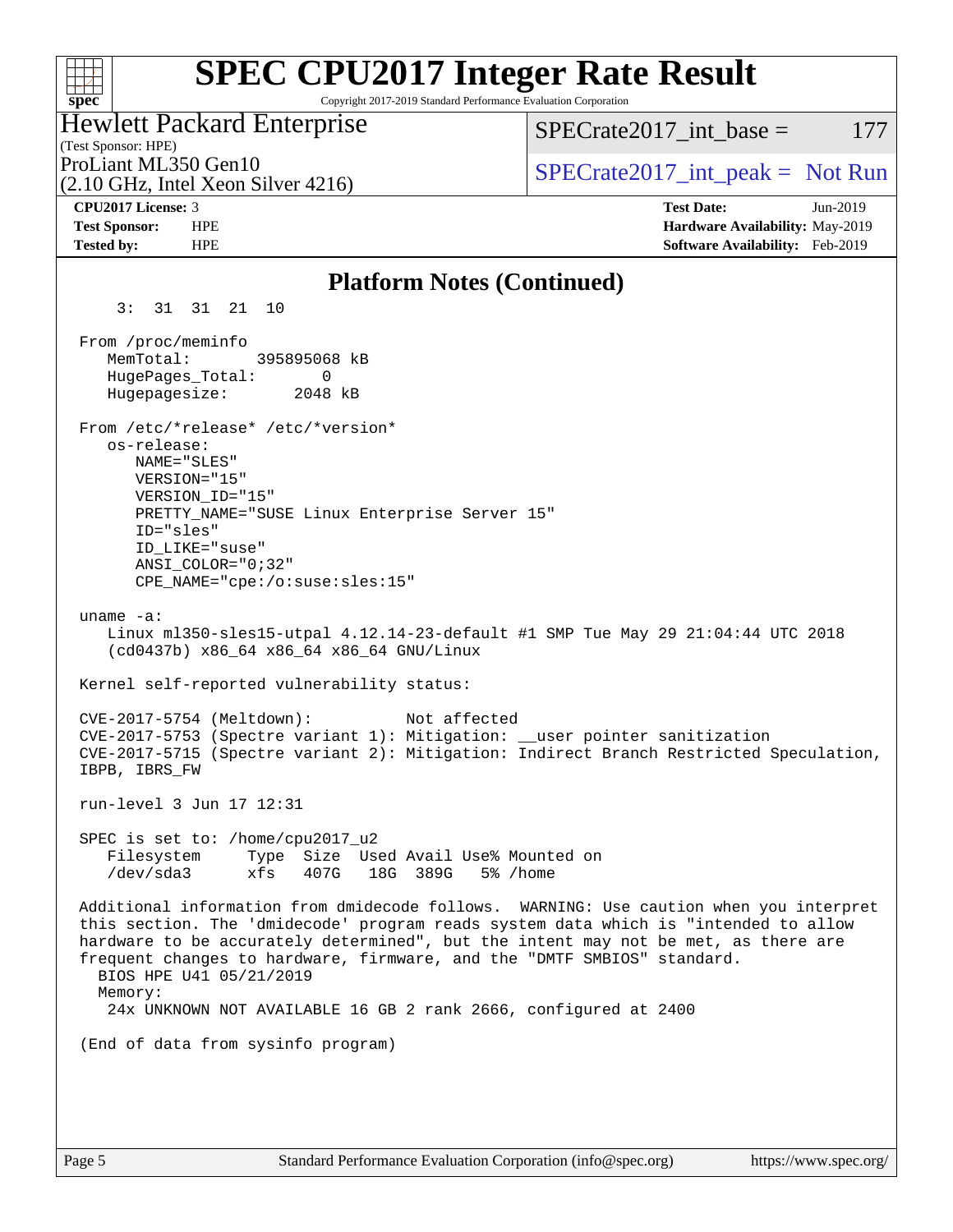

# **[SPEC CPU2017 Integer Rate Result](http://www.spec.org/auto/cpu2017/Docs/result-fields.html#SPECCPU2017IntegerRateResult)**

Copyright 2017-2019 Standard Performance Evaluation Corporation

## Hewlett Packard Enterprise

 $SPECTate2017\_int\_base = 177$ 

(Test Sponsor: HPE)

(2.10 GHz, Intel Xeon Silver 4216)

ProLiant ML350 Gen10<br>  $SPECTate2017\_int\_peak = Not Run$ 

**[Tested by:](http://www.spec.org/auto/cpu2017/Docs/result-fields.html#Testedby)** HPE **[Software Availability:](http://www.spec.org/auto/cpu2017/Docs/result-fields.html#SoftwareAvailability)** Feb-2019

**[CPU2017 License:](http://www.spec.org/auto/cpu2017/Docs/result-fields.html#CPU2017License)** 3 **[Test Date:](http://www.spec.org/auto/cpu2017/Docs/result-fields.html#TestDate)** Jun-2019 **[Test Sponsor:](http://www.spec.org/auto/cpu2017/Docs/result-fields.html#TestSponsor)** HPE **[Hardware Availability:](http://www.spec.org/auto/cpu2017/Docs/result-fields.html#HardwareAvailability)** May-2019

#### **[Compiler Version Notes](http://www.spec.org/auto/cpu2017/Docs/result-fields.html#CompilerVersionNotes)**

| $500. perlbench_r(base) 502. gcc_r(base) 505.mcf_r(base) 525.x264_r(base)$<br>CC.<br>$557.xx$ $r(base)$                                                                                |
|----------------------------------------------------------------------------------------------------------------------------------------------------------------------------------------|
| Intel(R) C Intel(R) 64 Compiler for applications running on Intel(R) 64,<br>Version 19.0.2.187 Build 20190117<br>Copyright (C) 1985-2019 Intel Corporation. All rights reserved.       |
| CXXC 520.omnetpp $r(base)$ 523.xalancbmk $r(base)$ 531.deepsjeng $r(base)$<br>$541.$ leela r(base)                                                                                     |
| Intel(R) $C++$ Intel(R) 64 Compiler for applications running on Intel(R) 64,<br>Version 19.0.2.187 Build 20190117<br>Copyright (C) 1985-2019 Intel Corporation. All rights reserved.   |
| 548.exchange2 r(base)<br>FC.                                                                                                                                                           |
| Intel(R) Fortran Intel(R) 64 Compiler for applications running on Intel(R)<br>64, Version 19.0.2.187 Build 20190117<br>Copyright (C) 1985-2019 Intel Corporation. All rights reserved. |
|                                                                                                                                                                                        |

## **[Base Compiler Invocation](http://www.spec.org/auto/cpu2017/Docs/result-fields.html#BaseCompilerInvocation)**

[C benchmarks](http://www.spec.org/auto/cpu2017/Docs/result-fields.html#Cbenchmarks): [icc -m64 -std=c11](http://www.spec.org/cpu2017/results/res2019q3/cpu2017-20190624-15527.flags.html#user_CCbase_intel_icc_64bit_c11_33ee0cdaae7deeeab2a9725423ba97205ce30f63b9926c2519791662299b76a0318f32ddfffdc46587804de3178b4f9328c46fa7c2b0cd779d7a61945c91cd35)

[C++ benchmarks:](http://www.spec.org/auto/cpu2017/Docs/result-fields.html#CXXbenchmarks) [icpc -m64](http://www.spec.org/cpu2017/results/res2019q3/cpu2017-20190624-15527.flags.html#user_CXXbase_intel_icpc_64bit_4ecb2543ae3f1412ef961e0650ca070fec7b7afdcd6ed48761b84423119d1bf6bdf5cad15b44d48e7256388bc77273b966e5eb805aefd121eb22e9299b2ec9d9)

[Fortran benchmarks](http://www.spec.org/auto/cpu2017/Docs/result-fields.html#Fortranbenchmarks): [ifort -m64](http://www.spec.org/cpu2017/results/res2019q3/cpu2017-20190624-15527.flags.html#user_FCbase_intel_ifort_64bit_24f2bb282fbaeffd6157abe4f878425411749daecae9a33200eee2bee2fe76f3b89351d69a8130dd5949958ce389cf37ff59a95e7a40d588e8d3a57e0c3fd751)

## **[Base Portability Flags](http://www.spec.org/auto/cpu2017/Docs/result-fields.html#BasePortabilityFlags)**

 500.perlbench\_r: [-DSPEC\\_LP64](http://www.spec.org/cpu2017/results/res2019q3/cpu2017-20190624-15527.flags.html#b500.perlbench_r_basePORTABILITY_DSPEC_LP64) [-DSPEC\\_LINUX\\_X64](http://www.spec.org/cpu2017/results/res2019q3/cpu2017-20190624-15527.flags.html#b500.perlbench_r_baseCPORTABILITY_DSPEC_LINUX_X64) 502.gcc\_r: [-DSPEC\\_LP64](http://www.spec.org/cpu2017/results/res2019q3/cpu2017-20190624-15527.flags.html#suite_basePORTABILITY502_gcc_r_DSPEC_LP64) 505.mcf\_r: [-DSPEC\\_LP64](http://www.spec.org/cpu2017/results/res2019q3/cpu2017-20190624-15527.flags.html#suite_basePORTABILITY505_mcf_r_DSPEC_LP64) 520.omnetpp\_r: [-DSPEC\\_LP64](http://www.spec.org/cpu2017/results/res2019q3/cpu2017-20190624-15527.flags.html#suite_basePORTABILITY520_omnetpp_r_DSPEC_LP64)

**(Continued on next page)**

Page 6 Standard Performance Evaluation Corporation [\(info@spec.org\)](mailto:info@spec.org) <https://www.spec.org/>